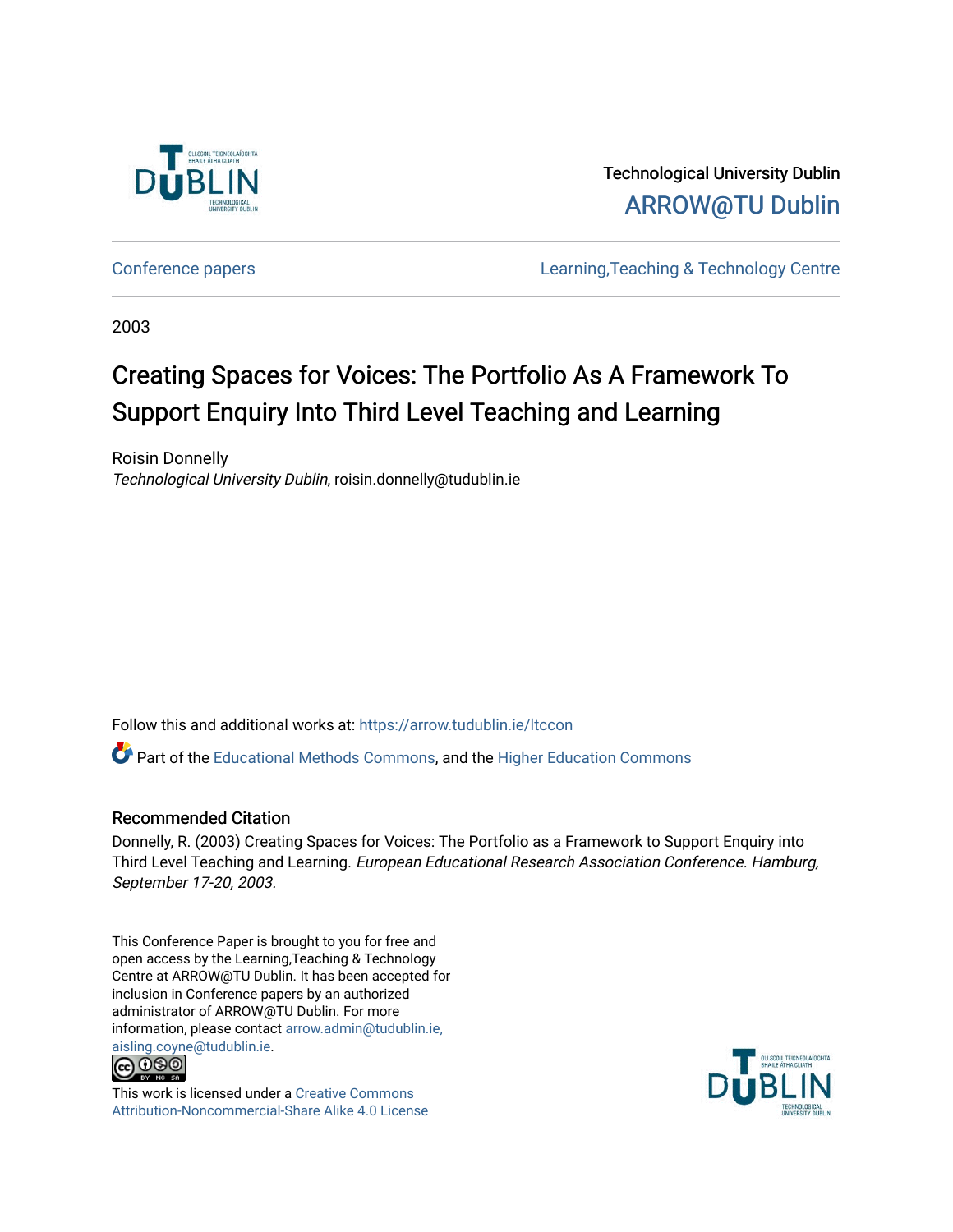# **Creating Spaces for Voices: The Portfolio as a Framework to Support Enquiry into Third Level Teaching and Learning**

Roisin Donnelly and Marian Fitzmaurice

Learning and Teaching Centre Dublin Institute of Technology 14 Upper Mount Street Dublin 2 Ireland

Tel 00 3531 402 7861/7886 Fax 00 3531 6767243 E.Mail [marian.fitzmaurice@dit.ie](mailto:marian.fitzmaurice@dit.ie) / [roisin.donnelly@dit.ie](mailto:roisin.donnelly@dit.ie)

# **ABSTRACT**

# **Background**

This paper will discuss qualitative research that was conducted in our professional practice in supporting academic staff in third level learning and teaching. Our goal was to understand more fully the process of compiling a teaching portfolio through supporting the academic staff in their development of an authentic voice.

The scholarship of teaching has been of growing interest to the institution from which this Postgraduate Certificate in Third Level Learning and Teaching Course is delivered. This reflects a worldwide focus. Badley's research on HEFCE (2002) "*what is required*  is for all teaching to be animated by scholarship and for scholarship in turn to be *informed by research*." Boyer (1990) in the USA has completed significant work on developing a broader conception of scholarship. His work has identified four scholarships: the scholarship of discovery (or basic research), the scholarship of integration, the scholarship of application and the scholarship of teaching. This has also found favour in Australia, where Andresen (2000) notes that an "*increasing number of institutions in Australia are today comfortably embracing the Boyerian stance and attempting to implement it in their policies*."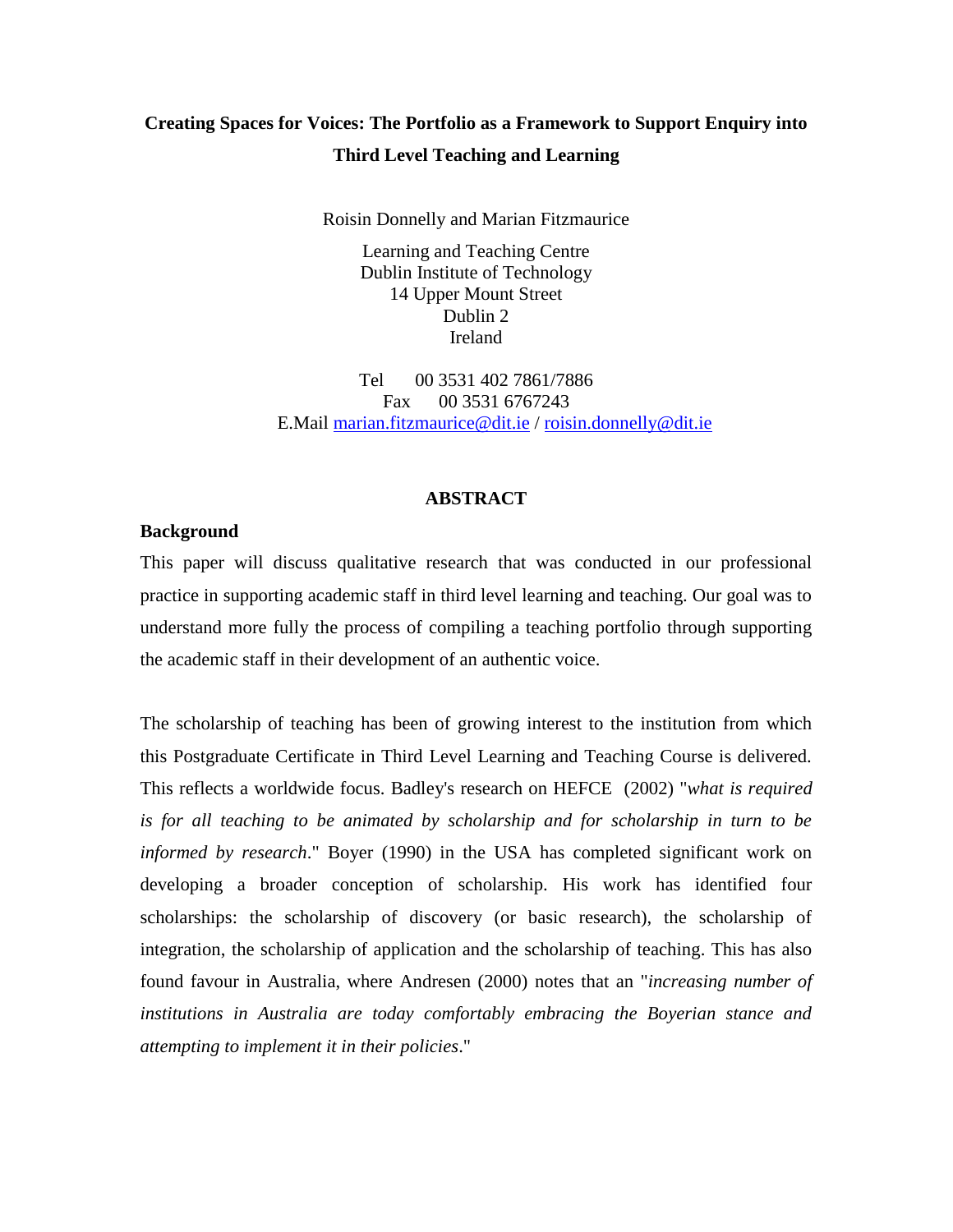# **Objectives**

At the beginning of this process, there were a number of objectives. The portfolio was to be a vehicle for documenting and reflecting on the academic staff's teaching and learning to inform or improve their practice. The process they underwent was to chronicle their growth as learners and add to their understanding about their practice. Providing opportunities to form a learning community and collaborate with peers was considered important by all involved. Included in this was the setting up of supportive relationships and encouraging dialogue, so that learning took place from and with peers to create a culture of collaboration, connectedness and commitment to community.

One of the primary roles of academic development is to expand teachers awareness of their learning and teaching situations. Specific principles that underpin this are:

- Teachers need to become aware of the way they conceive of learning and teaching within the subjects they are teaching;
- Teachers need to examine carefully the context in which they are teaching and to become aware of how that context relates to or affects they way they teach;
- Teachers need to be aware of and seek to understand the way their students perceive the learning and teaching situation;
- Teachers need to be continually revising, adjusting and developing their teaching in the light of this developing awareness (Prosser and Trigwell, 1999).

# **Methods**

To reflect the qualitative enquiry of the Portfolio, a Focus Group and a series of structured interviews were held with 28 participants. Throughout, it was aimed to give a measure of validity:

- Are the focus group questions clearly formulated so that the answers will provide data to illuminate the research question(s)?
- Are the procedures clear so that all stages of the investigation can be evaluated in context?
- Have steps to reduce bias and help reliability been taken?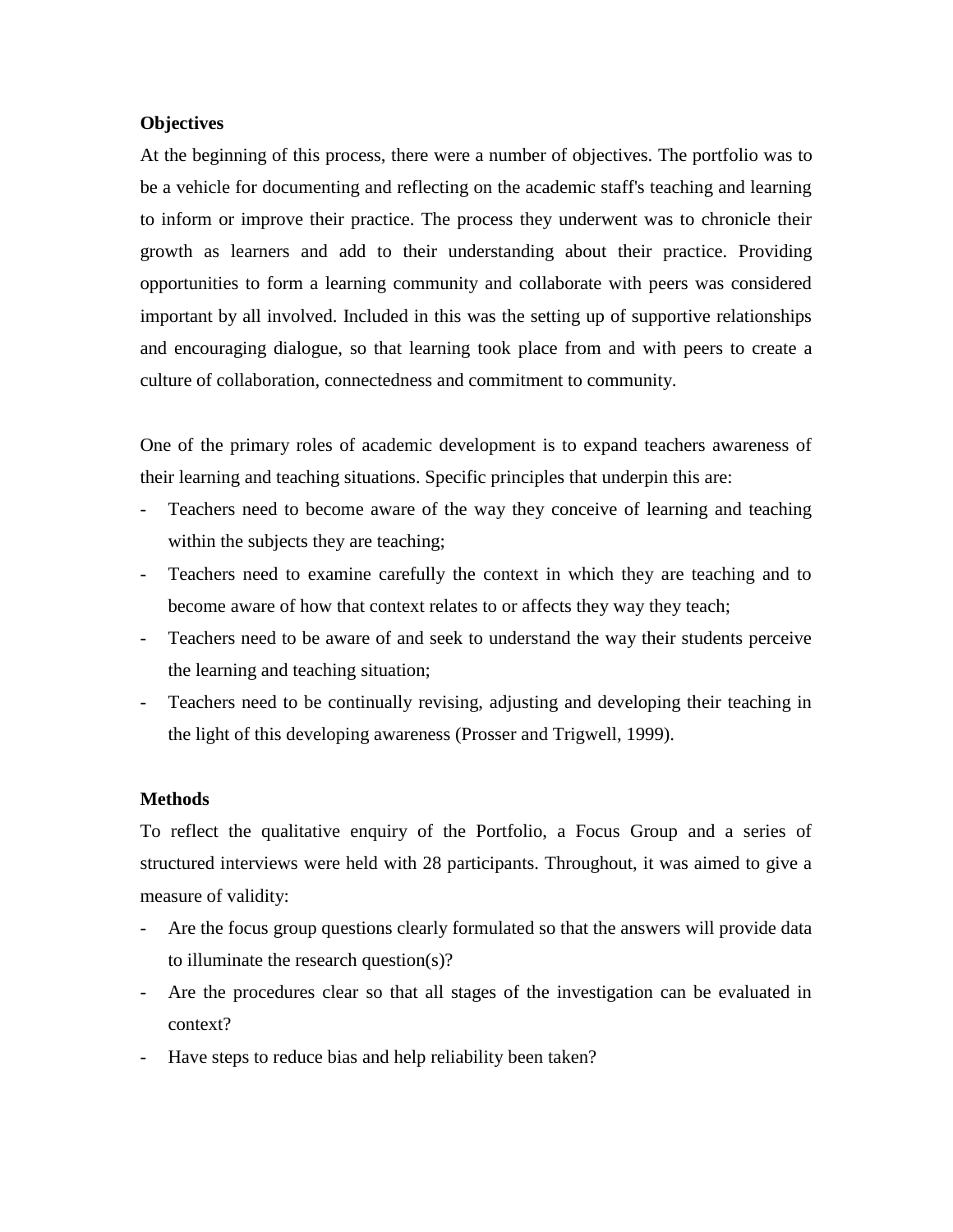- Can the claims that are made be 'legitimately' derived from the questions, the action plan, and the evidence which was gathered?

As the core of this study involved working with other people, it was important to concentrate on developing interpersonal skills, listening skills, management skills, and collaborative skills. As a general rule, focus groups are an appropriate research vehicle when the goal of the investigation is to gain an understanding of the "why" behind an attitude or behaviour (Greenbaum, 2000). They are a form of evaluation in which groups of people are assembled to discuss potential changes or shared impressions (Rubin and Rubin, 1995). After reading around this form of data collection, there appeared to be a number of key elements integral to the technique: the authority of the moderator, the ability to use both verbal and nonverbal inputs as part of the learning process, the group dynamics in the room, the concentrated attention of the participants, the ability of the participants to be directly involved in the research process, controls over security and the dynamic nature of the process.

Three action gains were kept in mind: the improvement of practice, the improvement of understanding (individually and collaboratively), and the improvement of the situation in which the action takes place. As advocated by Morgan and Krueger (1998), the give-andtake of the group discussion produced some very useful insights into what matters most to the participants for support for the portfolio. A number of goals were set for this session:

- to listen and learn from the participants by exploring the topics of interest to this study;
- obtain in-depth knowledge as the participants shared and compared their experiences, feelings and opinions;
- pursue any interpretive questions about "how and why".

# **Framework**

Studies and research on teaching and learning have been strongly influenced by the constructivist approach to cognition. On eof the facets of this approach which held true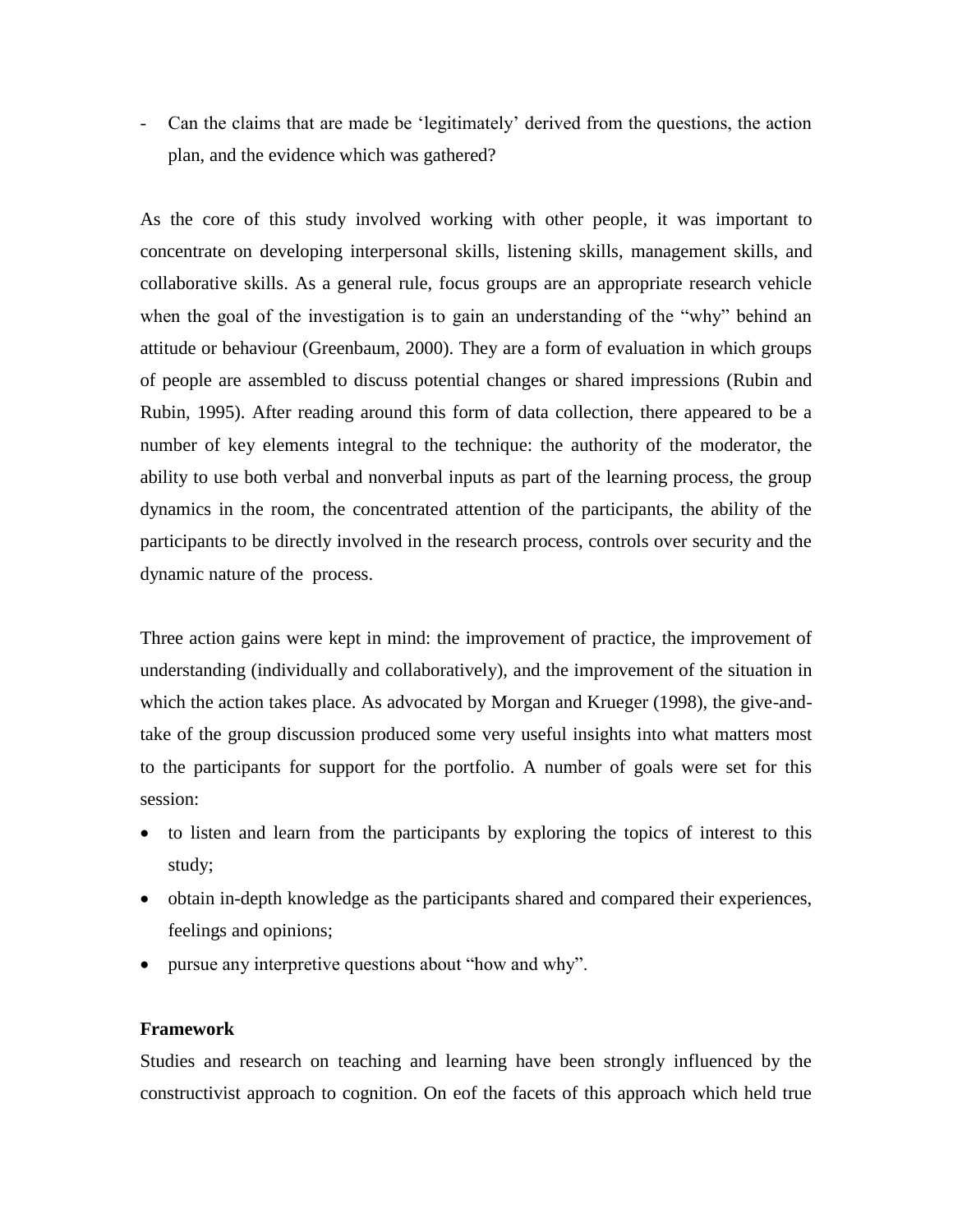for this study is that individuals actively construe their knowledge on the basis of their existing conceptions, which in turn can be modified during the construction process.

Teachers are people who actively construe (and re-construe) new ways of thinking, planning and conducting instructional interventions on the basis of practical knowledge and beliefs elaborated in their professional experience. Therefore, teachers should be considered as professionals and supported in their attempts to reflect critically on their educational practice, as well as encouraged to adopt new and more effective conceptions of teaching and learning.

This perspective does not imply an individualistic approach to teaching. Instead, the process by which a teacher gives a meaning to his/her own professional experience always occurs in a social and cultural context. Thus, it is important to favour communication between these members of the community of practice; by so communicating, they have the possibility to re-construe the language, knowledge and beliefs which emerge in their interactions, and to share the meaning of the most frequently experienced situations and practices. It is also important to create opportunities for conversation between members of different communities, for example science and arts teachers, postgraduate and apprenticeship teachers, teachers from different institutions. These conversations allow the members to analyse and interpret instructional practices in the perspectives of the different communities, and thus to enrich them through reciprocal comparison.

The teacher education programme is also situated in real activities and practical contexts. Through analysis of classroom situations, episodes and experiences in a microteaching group, where the teachers can discuss their own and other participants' educational practices; by collaboratively experimenting with instructional strategies and materials aimed at collecting information on different aspects of classroom activity, and fruitfully interpreting this information from a professional point of view.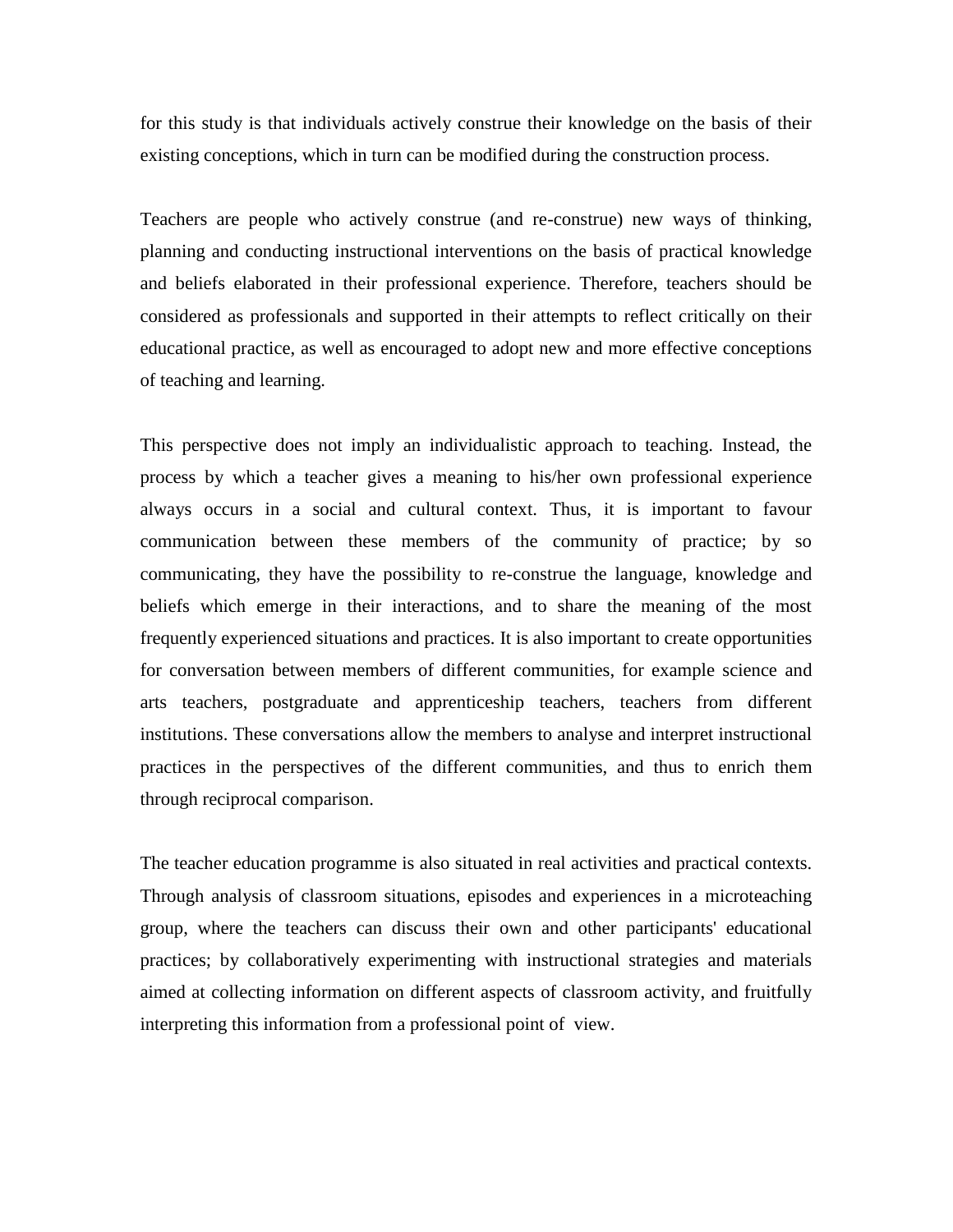Shulman's Table of Learning (Shulman, 2002) provides a very interesting model for the portfolio process: engagement, understanding, practice, judgment and commitment.

## **Reflection**

Cowan (1998) asserts that for reflection to have an impact, the process is continuous; actions should follow discussions and reflections, not solitary reflection but 'reflectionfor-action'. Analytical reflection concentrates on particular experiences and also to the generalisations which can be drawn from similar experiences, much of the written reflections in reflective journals start from the analytical reflective position. For reflection to be described as critical as an activity the analysis needs to be complemented by a further stage of evaluation. The evaluative part of the cycle of reflection is often best carried out in collaboration with others (Biggs, 1999) and it is this process which contributes to the development of metacognition. Critical reflection helps the learner to describe experiences, to analyse what they have learnt from those experiences and to offer a process of judgement by which they might frame current or future experiences.

#### **The Portfolio and its Evidence**

Menu of possible portfolio entries (Marian)

#### **Assessment Issues** (Marian)

#### **Results and Implications**

What are the benefits in generating and compiling a portfolio? Arguably the two most significant contributions the Learning and Teaching Centre can make to educational reform are by maintaining high visibility, high credibility, campuswide and interinstitutional conversation focused on forward-looking learning and teaching and by providing quality support for all teachers from beginning instructors to experienced, highly regarded academic staff.

## **References**